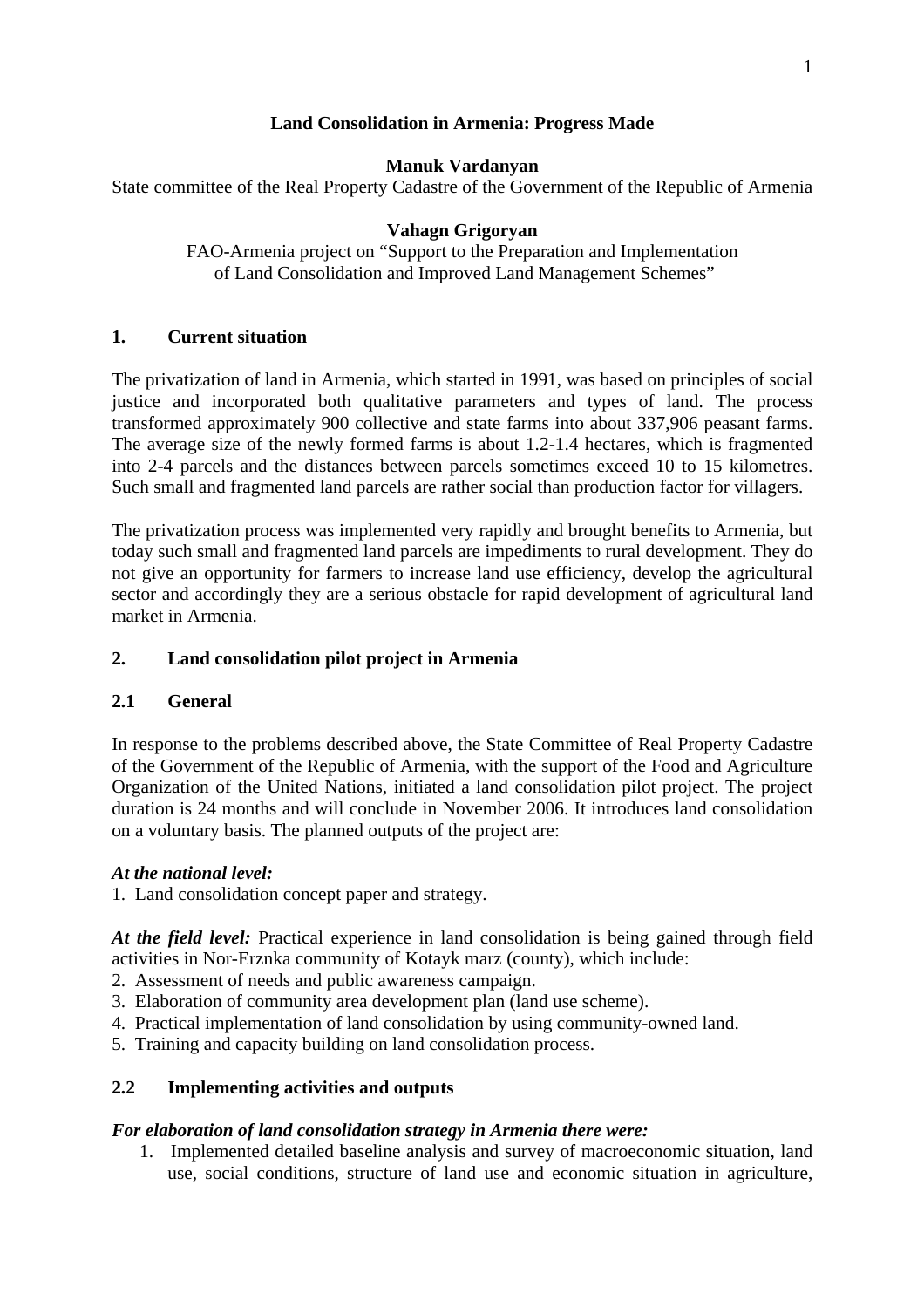environmental conditions, legislative and legal grounds of land use, existing potentials and impediments of land consolidation in Armenia.

- 2. The draft of a land consolidation concept paper based on analysis and experience gained in the project was developed as well, which contain proposals aimed to solve the below mentioned tasks:
	- Legal regulation of land consolidation process.
	- Introduction of mechanisms to stimulate the participation of land owners in the land consolidation process.
	- Enhancement of mechanisms and approaches for land consolidation by taking into account the different characteristics of regions.
	- Definition and subdivision of activities and competences of land consolidation implementing and managing institutions.
	- Planning of effective land use (area development planning) by promoting land consolidation.
	- Increase of capacity building and public awareness.
	- Improvement of agricultural land market valuation mechanisms.
	- Development of community land management mechanisms, which will promote land consolidation.
- 3. The land consolidation strategy, which is planned to be competed by 30 September 2006, will contain not only legal (drafts of law, government decrees, amendments in legislation) but also institutional, and organizational and projects proposals.

## *For assessment of needs and increase in public awareness:*

- Explanatory works, interviews, discussions, etc with all available land owners were organized,
- The results of interviews were analyzed and summarized,
- In the pilot area 5 workshops with participation of land owners, representative of state agencies, county and community administration were organized, aimed to present and discuss the assessed needs, area development plan, principles of land consolidation, etc.

# *The area development plan of the pilot community* has been elaborated with taking into account:

- The local conditions, characteristics and development trends,
- The assessed needs
- The opinions and comments of land owners, representatives of related state ministries, agencies, county and community administration, etc.
- The area development plan contains proposals such as:
- Changes of land use (i.e. from grazing to orchards, etc)
- Extension of inhabited areas,
- Development of forest lines
- Anti erosion activities
- Development of areas for agro industry, summerhouses etc.

The area development plan (land use scheme) is planned to be approved by the Government (According to Armenian legislation) in September 2006.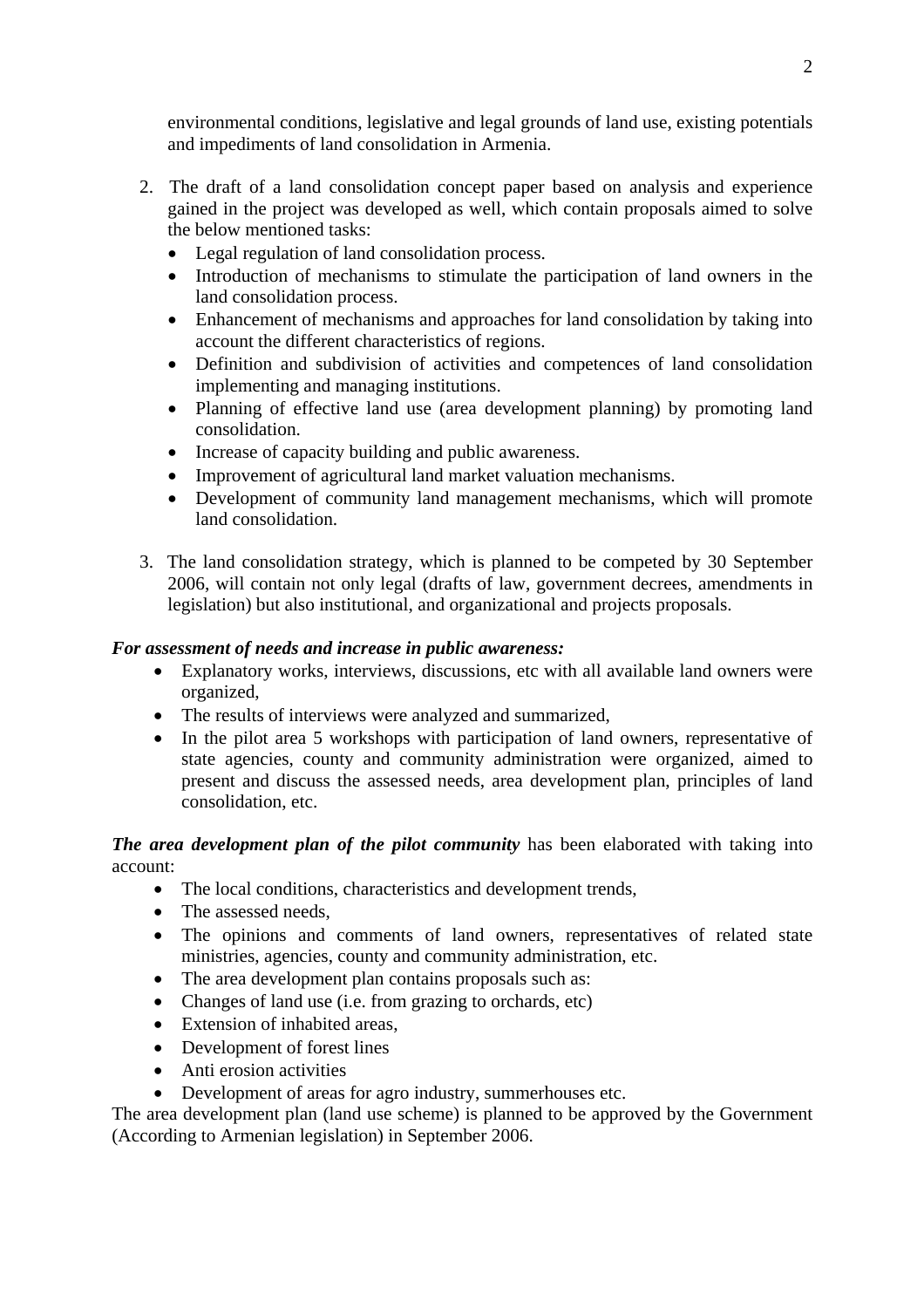# *For improving the capacity to implement land consolidation there were organized trainings and seminars for:*

- Landowners in the pilot communities.
- Representatives of state, local, private and non-government organizations that can play a role in land consolidation activities.
- Students and trainers from educational institutions.

# *Practical implementation of land consolidation.*

Based on the willingness of land owners the land consolidation is being implemented via:

- consolidation of a land owner's fragmented (3-4) parcels located in different areas into one farm;
- enlargement of small (not effective) land parcels of farms.

# *Preparatory works of land consolidation:*

- Maps showing the soil quality, existing land use and ownership categories and a map of wishes which reflects the parcels of land owners who want to participate in land consolidation have been produced.
- Based on analyses of land purchase and sale transactions, qualitative parameters, discussions with land owners the area of the community has been divided into five different value zones, for which the average values and coefficients were calculated. All land parcels have been numerated by land owners. Value zones and identification numbers of land owners have been digitalized as well.

# *Used mechanisms and principles of land consolidation:*

In land consolidation process the existence of community land was very important. In Armenia the second phase of land reforms has been started. In almost all communities, the state land has been transferred to the communities' ownership for future disposal. Community land is very useful for the exchange with private land parcels. The alienation of community land creates good opportunities for enlarging the sizes of land parcels.

In general the land consolidation activities included the implementation of the following steps:

- negotiations with land owners,
- valuation of land parcels involved in land consolidation.
- use of community land in consolidation process
- notary verification and state registration of agreements

From January 2006 the activities on negotiations with each land owner and signing of preliminary agreements have been started. At this moment from 250 available landowners approximately 100 have signed land consolidation preliminary agreements. The notary verification and registration activities started from March; more then 20 land consolidation transactions have already been registered. The deadline for negotiations is the 1st of July and the notary verification and registration activities will be continued until the end of September.

The mechanisms used for land consolidation implementation include:

- Exchange of land parcels between land owners,
- Purchase, sell and donation between land owners,
- Exchange of private land with community land,
- Purchase of community land bordering the private land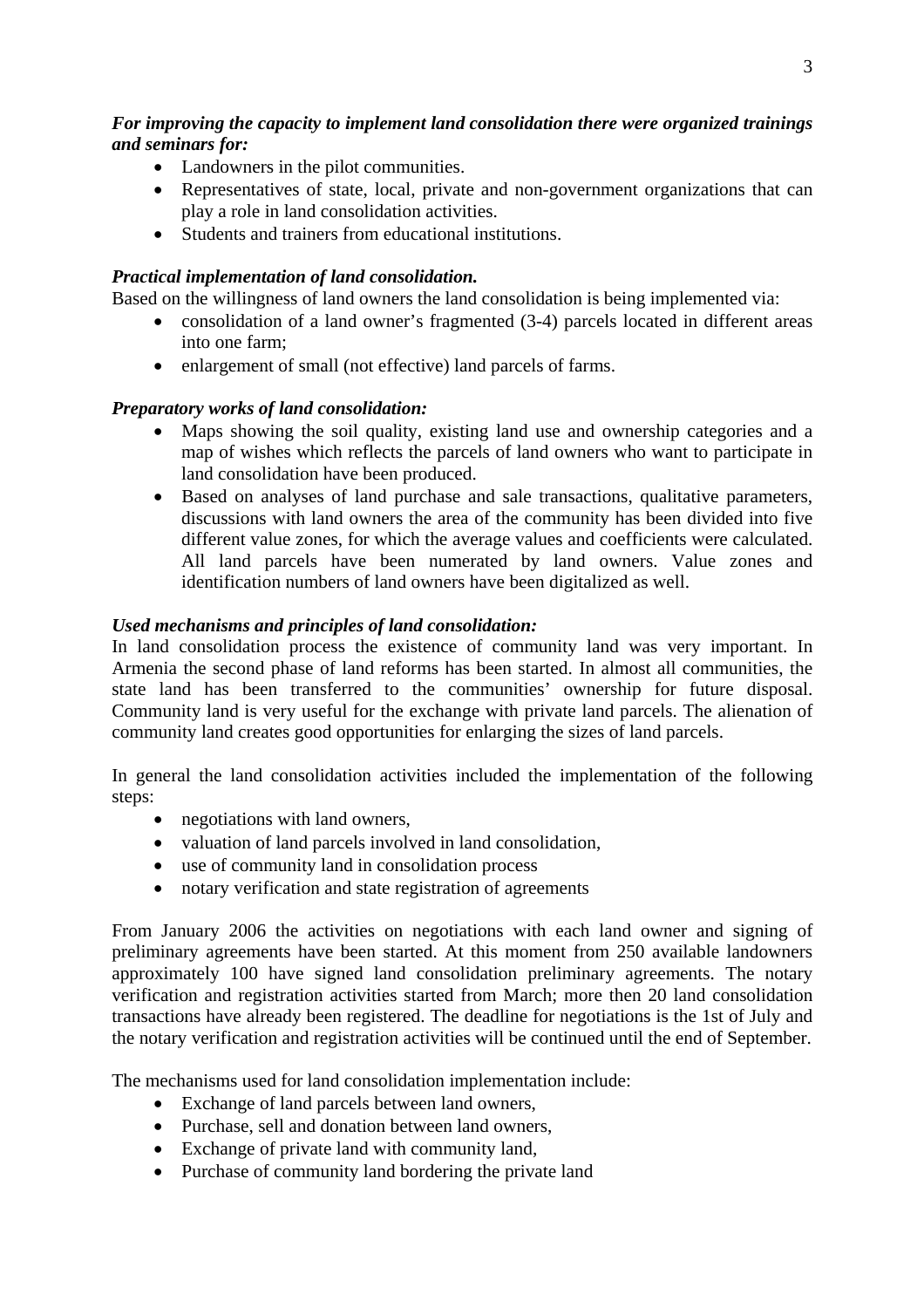• Lease of community land bordering private land

All land consolidation transactions are free from notary verification and state registration costs. According to the amendments in the Law on state duties the land consolidation transactions are free from state duties for notary verification and cadastral registration and fees for notary verification and cadastral registration services are covered from the project budget.



## **Examples of land consolidation transaction in Armenia**